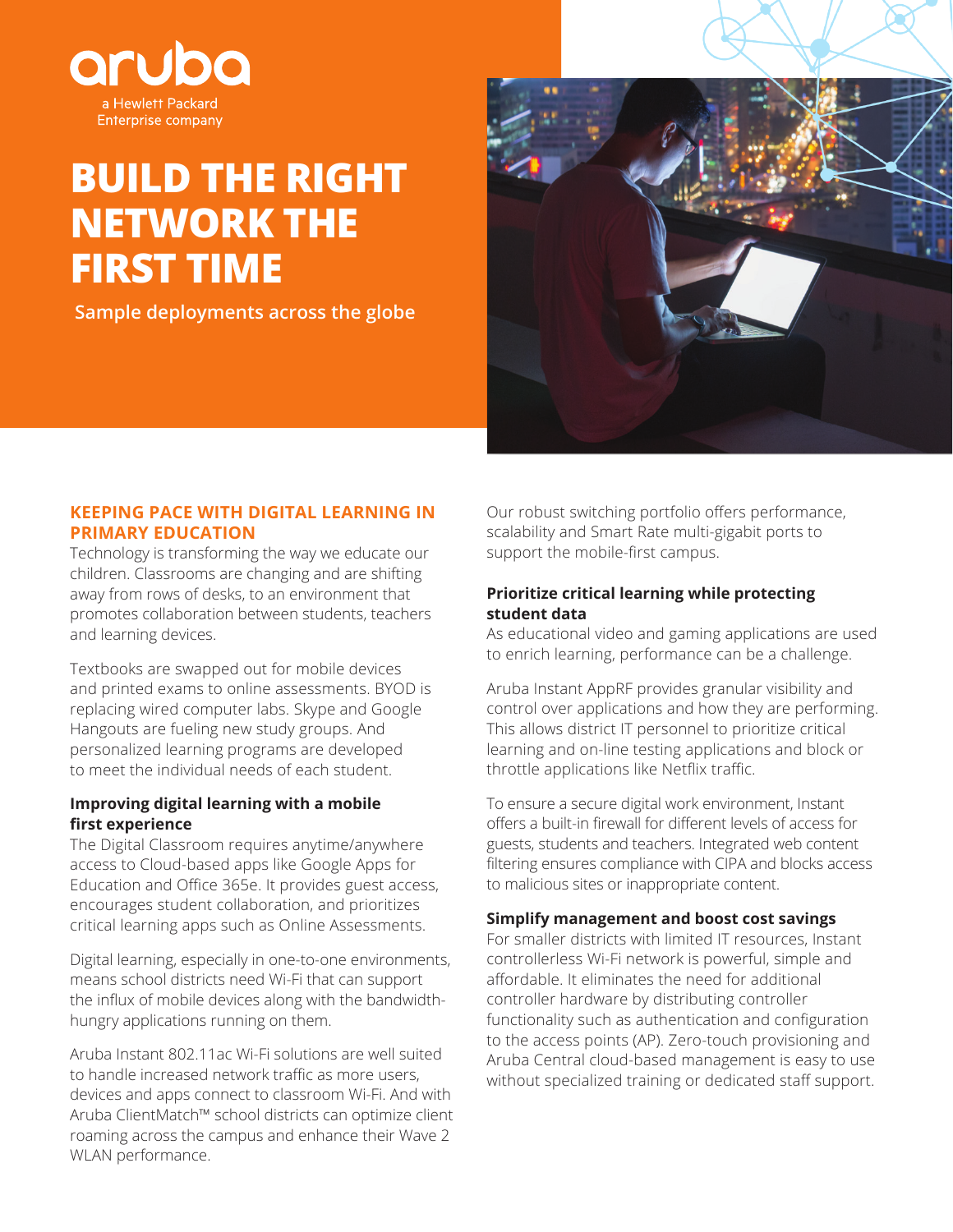

## **SABARI INDIAN SCHOOL MAKES THE GRADE WITH ARUBA INSTANT WI-FI**

To support e-learning initiatives and make learning more interactive, intuitive and fun, Sabari Indian School was looking for an enterprise-grade high density Wi-Fi solution. Conscious of the need to keep cost down without compromising on technical requirements, they deployed Aruba Instant 802.11ac APs to cover classrooms as well football, volleyball and basketball courts.

With the move to iPad-based learning, Sabari now utilizes a 'curriculum in the cloud' model. Students no longer carry heavy textbook-filled bags to school and instead rely on their devices for access to all educational material. Each Aruba AP easily supports over 40 simultaneous connections so they no longer face performance issues. Feedback from students and staff has been overwhelmingly positive.

As early as Grade 1, students are provided with iPads by the school. So, the need to control internet usage is absolutely imperative. A combination of a firewall and a Mobile Device Management (MDM) solution that easily integrates with the Aruba's Wi-Fi solution is used to restrict and filter content.

Aruba's solution also enables partitioning of the wireless network with unique SSIDs, each with its associated permissions and privileges, provided to staff, students and guests. In addition to restricting access to objectionable content, this network segregation has allowed the School to split its 100Mbps line capacity between these three user bases in a manner that best suits the bandwidth needs of each group.

With plenty of innovation in the pipeline the School is also working with Aruba to explore how Beacons could be used to develop an eWallet system that is integrated with the ID cards so that students can make trackable cashless transactions at facilities such as the School's canteen.

# **CREATE AN EXPERIENCE YOUR GUEST CAN WRITE HOME ABOUT IN HOSPITALITY**

Network connectivity at a hotel is no longer just about high speed Internet access. Today, technology enables hotels to offer guests an immersive, personalized experience that boosts loyalty and increases revenue. From simplified check-in/check-out to push notifications, based on an individual's personal preferences, mobility solutions allow travelers to have a "wow" experience every step of their journey.

## **Wi-Fi for #Genmobile travelers**

Today's traveler demands a best-in class experience when it comes to Wi-Fi and related guest services. Aruba Instant helps hospitality venues improve their property operations while also engaging a more connected, mobile traveler. It offers high-speed, Gigabit Wi-Fi across their entire property, from the hotel room to the pool.



Hotels can select the right Instant APs for their venue – from indoor and outdoor APs to affordable, compact walljacks and remote APs that extend services to remote workers. Hotels increase staff efficiency and save money by running VoIP, back office apps, and security cameras over Wi-Fi.

Clientmatch technology ensures users are always connected to the best AP to deliver the fastest possible data when roaming the property. And with Instant AppRF technology hotels can prioritize data, voice, and video apps in real time, ensuring Property Management System (PMS), voice, point-of-sale (POS), security, and other mission critical apps are always online and accessible by staff.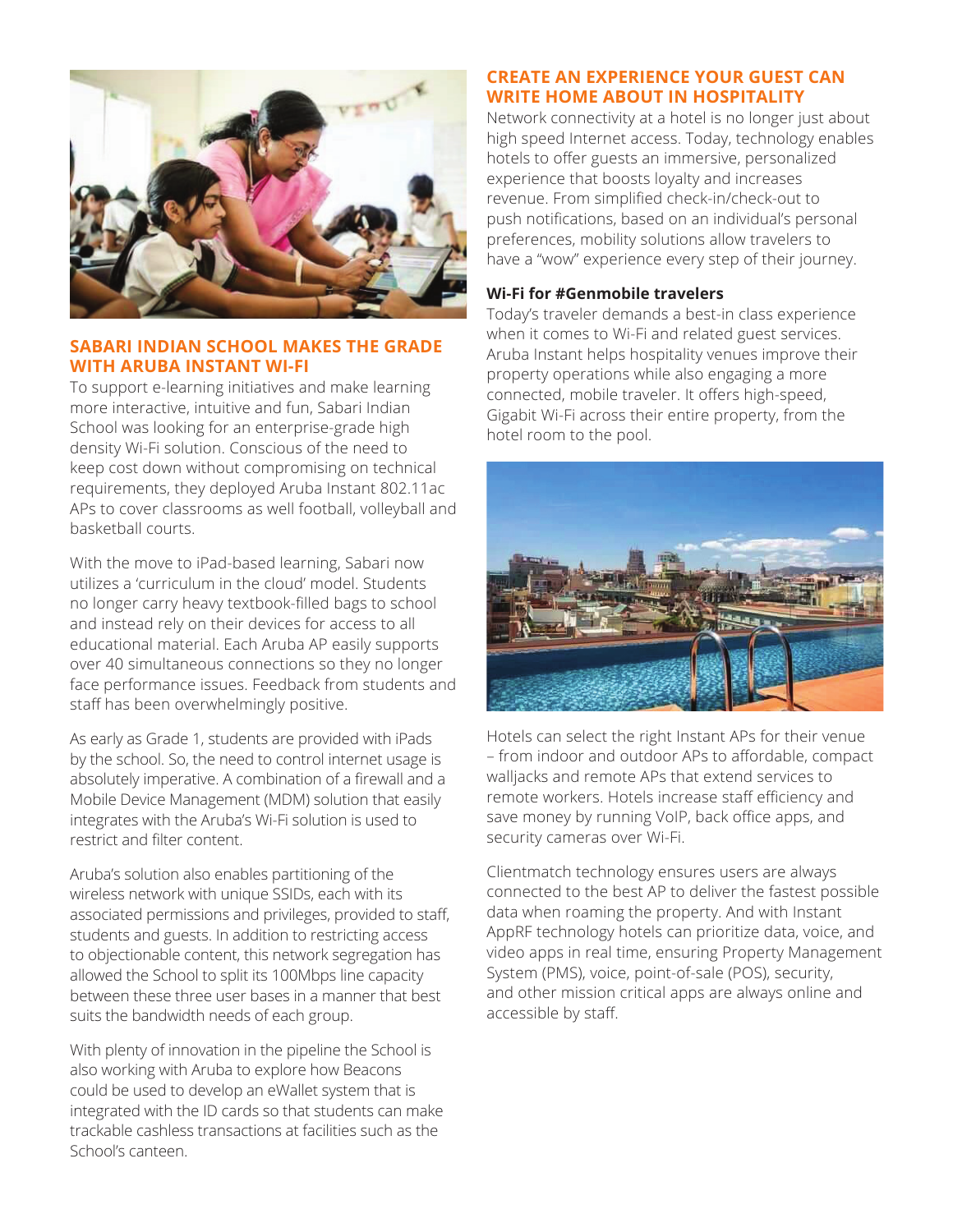#### **Give Guests the right amount of Wi-Fi**

Automated Wi-Fi access with Aruba Central Cloudmanagement makes it easy for individual guests or larger groups to get their devices connected with appropriate access levels. Aruba Central custombranded Wi-Fi login portal offers targeted advertising opportunities providing an additional touch point to reach guests as well as adding a revenue channel.

#### **Built-in security and compliance**

Aruba Instant offers a fully integrated firewall and wireless intrusion protection, which simplifies PCI compliance and eliminates the need to deploy separate rogue scanners, and intrusion protection software. AppRF web content filtering further protects the network against viruses and malware and gives IT precise control over which web sites users can access.



## **ARUBA GIGABIT WI-FI PROVIDES THE BEST NETWORK QUALITY ON THE CÔTE D'AZUR**

Located on the Promenade des Anglais in Nice, Negresco is one of the most famous five-star luxury hotels on the Côte d'Azur. With 99 rooms and 25 suites spread over five floors, the hotel also houses a Restaurant, Bar, Brasserie and nine lounges with a capacity of 20 to 600 people. Their existing Wi-Fi infrastructure no longer met the expectations of customers. To improve the guest experience they upgraded to a high-performance 802.11ac Wi-Fi network from Aruba.

Negresco deployed the Aruba Instant 325 APs in reception areas such as the lobby and lounges, and the Aruba Instant 205 APs for the rooms.

The distribution layer was ensured by Aruba 2530 PoE+ switches and the entire network is managed by Aruba's AirWave. With AirWave, IT administrators are able to proactively monitor the status and performance of all connected devices, and resolve connectivity issues before they occur.

The hotel deployed five unique SSIDs. The first, provides Internet access to customers; the second for occasional visitors; the third allows access to the internal hotel network; and the last two for dedicated events in the lounges. For Internet access, the hotel has two fibre-optic links of 100 Mbps in load sharing.

Guests at the hotel are full of praise for the quality of the Wi-Fi network, which now offers excellent performance in high density areas or wherever they are.

## **ENGAGE CUSTOMERS AND SECURE TRANSACTIONS IN RETAIL**

Mobile devices offer retailers myriad new ways to attract, sell to and service customers. Retailers can incorporate mobility into their multichannel sales to drive new revenues, so that future earnings aren't as dependent on cost cutting measures.

#### **New opportunities for in-store mobile marketing**

Wi-Fi hotspots and mobile point-of-sale systems continue to be a top priority for retailers. They offer retailers an unprecedented opportunity to deliver exceptional customer service and create new efficiencies for retail staff. Sales associates can use tablets as virtual assistants, allowing them to help customers find the perfect item, answer questions, check inventory and even place orders without leaving the customer's side.

Mobile applications can deliver shoppers personalized messages, rewards, and coupons on their smartphones.